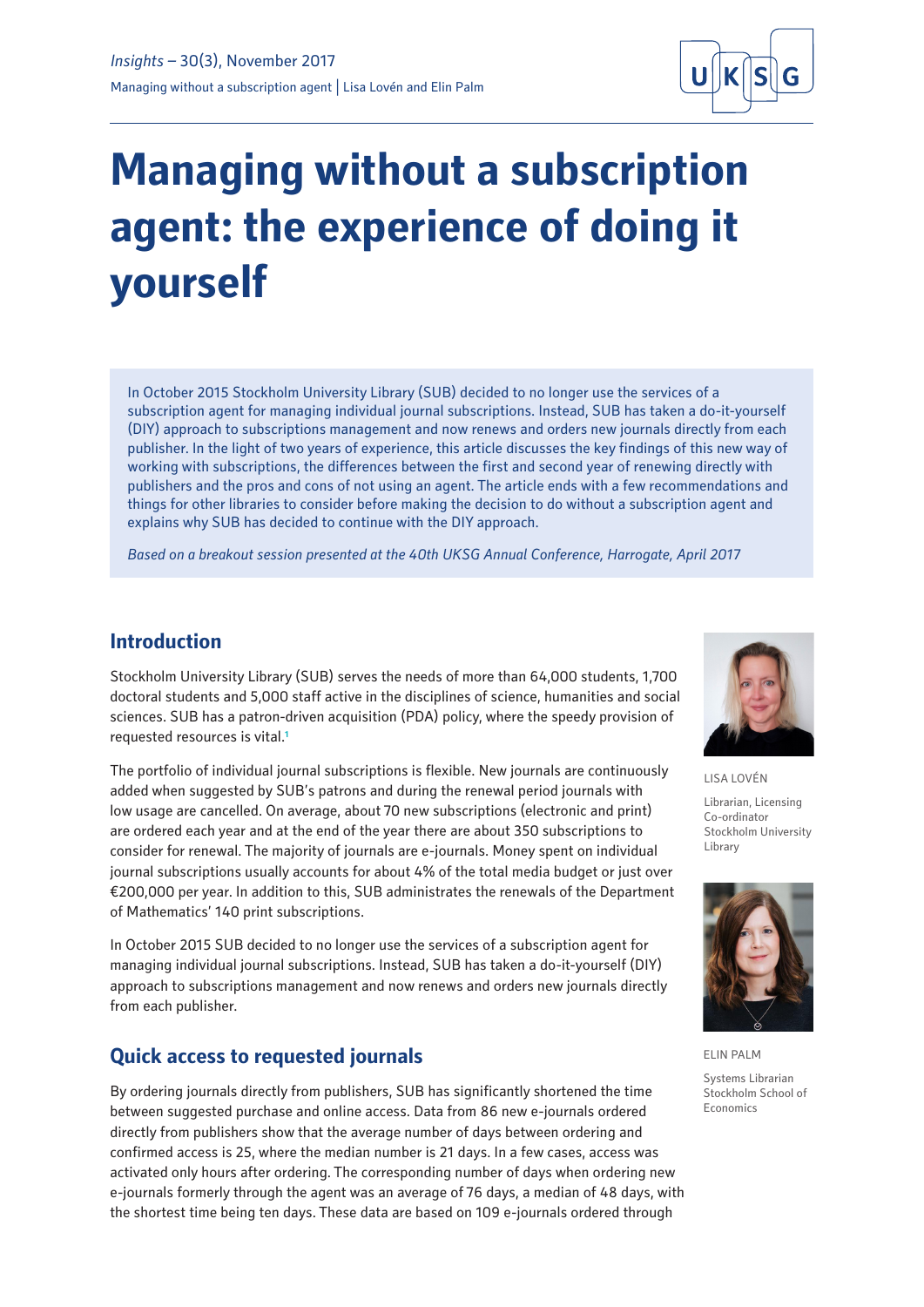

63 the agent. Considering SUB's PDA policy with its explicit goal of providing requested resources as quickly as possible, these findings are of vital importance.

The number of days from ordering until access on the platform is illustrated in Figure 1.



Figure 1. Comparison of the time taken (number of days from ordering until access on the platform at SUB) when ordered through the agent and directly from the publisher

# **Administrative tools**

At SUB the main administrative tool for managing the subscriptions is Excel. All necessary information about current subscriptions and publishers is kept in one main spreadsheet, shared in the cloud. The spreadsheet is continuously updated, especially during the renewal season, with information like subscription rates, dates for when renewal requests or reminders have been sent, when invoices have been received, invoice numbers and notes regarding individual titles or publishers. For the first quarter of the year, usage statistics from the previous calendar year are collected, downloads per title are registered and cost per download calculated for each title. Newly ordered journals are monitored in a separate spreadsheet before being added to the main file, when invoices are paid and access on the platform is confirmed.

In addition to Excel, SUB's shared case management system (OTRS/Ticket) is used for contacting publishers and keeping track of each subscription or 'case'. This is to make the process more transparent and less dependent on individuals. Templates have been made to streamline the process of contacting publishers regarding renewals and new subscriptions.

# **Prices and cost savings**

In the first year without an agent, a subscription price comparison between the former agent's prices and the individual publishers' prices was made. Comparable price data were available for 282 of the 321 journals that were to be renewed: subscription prices through the agent from 2015, the agent's estimated prices for 2016 and the respective publishers' prices for 2016. SUB's former agent used local currency, Swedish kronor (SEK), when invoicing. Therefore the price comparison was done in SEK, when final payments to publishers for 2016 had been made.

The value of local currency and exchange rates have an impact on the amount paid and should be considered when making price comparisons between different years. Prices are also dependent on the pricing conditions of the agreement between the agent and the library. Without revealing the specifics of the expired agreement with SUB's former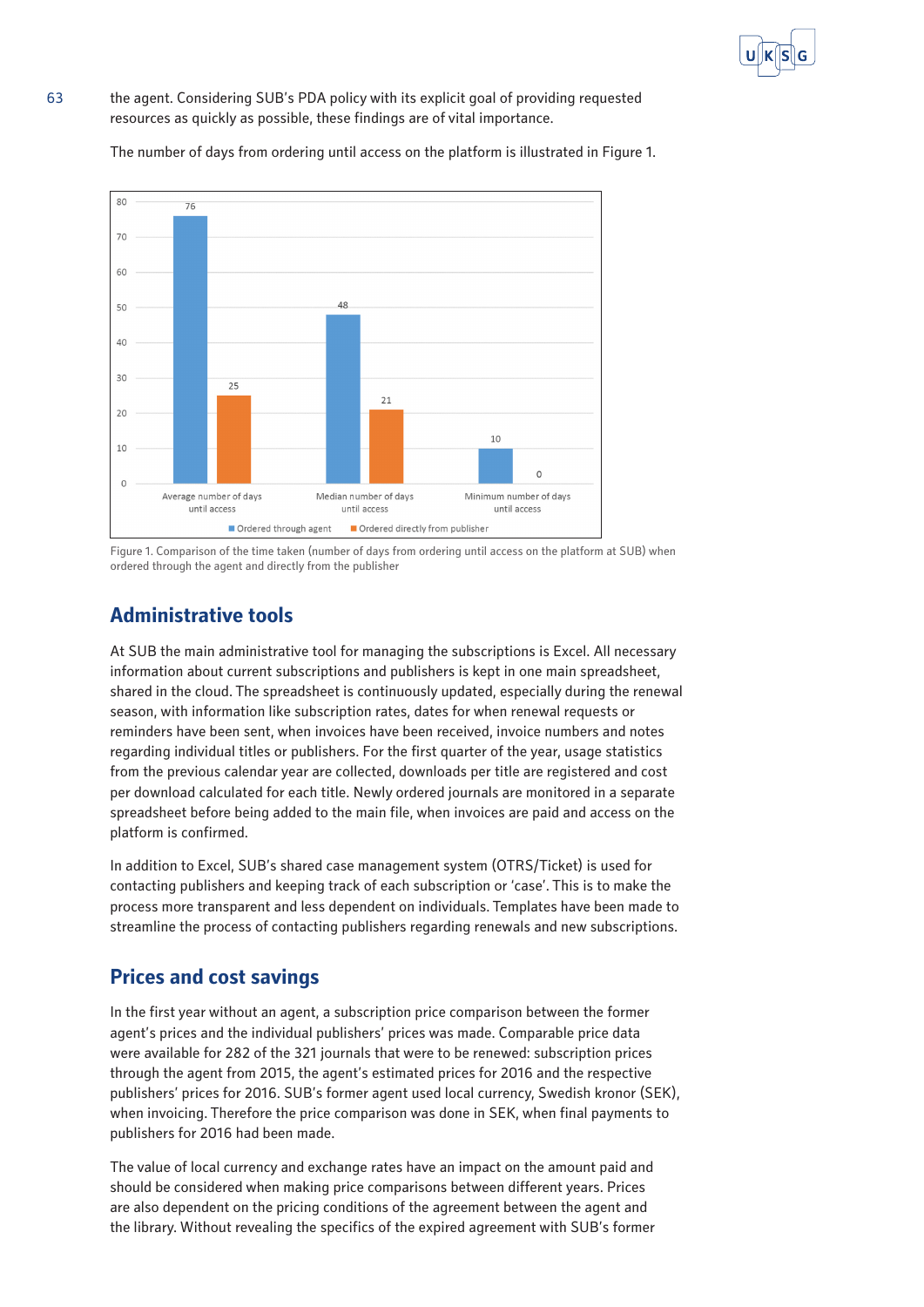

64 subscription agent, the publishers' list prices were all to be discounted and no handling charges were to be applied. The comparison shows that in 2016 SUB paid 8% less than in 2015 for the same 282 journals by renewing them directly with the publishers. Considering that the overall effective publisher price increases for 2016 (before currency impact) were projected to be in the range of 4 to 6%,**<sup>2</sup>** a total price decrease of 8% is a rather good outcome. If SUB had continued to use the former agent's service, the total estimated amount would have been 6% higher than in 2015.

> Paying 8% less compared to paying 6% more than the year before and for the same journals is a notable difference and cannot be explained due to currency impact alone, making the final amount in SEK significantly higher in 2015. Considering the agent's discounted prices, the difference between 2015 and 2016 is even more remarkable. In local currency this equals 280,000 SEK (approximately €30,000) saved by renewing directly instead of through the agent in 2016. Additionally one can reflect upon the different outcome between the agent doing the currency conversion before invoicing and the University's bank doing the currency conversion when making payments, as with the case of publishers' invoices in their original currency.

> Figure 2 illustrates the changes in the cost of the 282 subscriptions with and without using the services of the agent.



Figure 2. Changes in cost of 282 subscriptions at SUB with and without using the services of the agent

However, the 280,000 SEK saved needs to be set against the extra working hours spent on subscriptions management.

#### **Additional workload**

The first year of renewing and ordering directly from publishers meant a quite heavy workload compared to using an agent. During the renewal period of 22 weeks between October 2015 and March 2016, five members of staff (three acquisition librarians and two finance officers) together spent 444 working hours on subscriptions management. Compared to an estimate of 90 working hours (divided between by three members of staff) during the same period the year before, this equals an increase of nearly five times the hours spent. A breakdown of the additional work will be discussed later. However, in the second year of renewing without an agent, the number of working hours dropped to 154 hours. The comparative workloads are illustrated in Figure 3.

'in 2016 SUB paid 8% less than in 2015 for the same 282 journals by renewing them directly'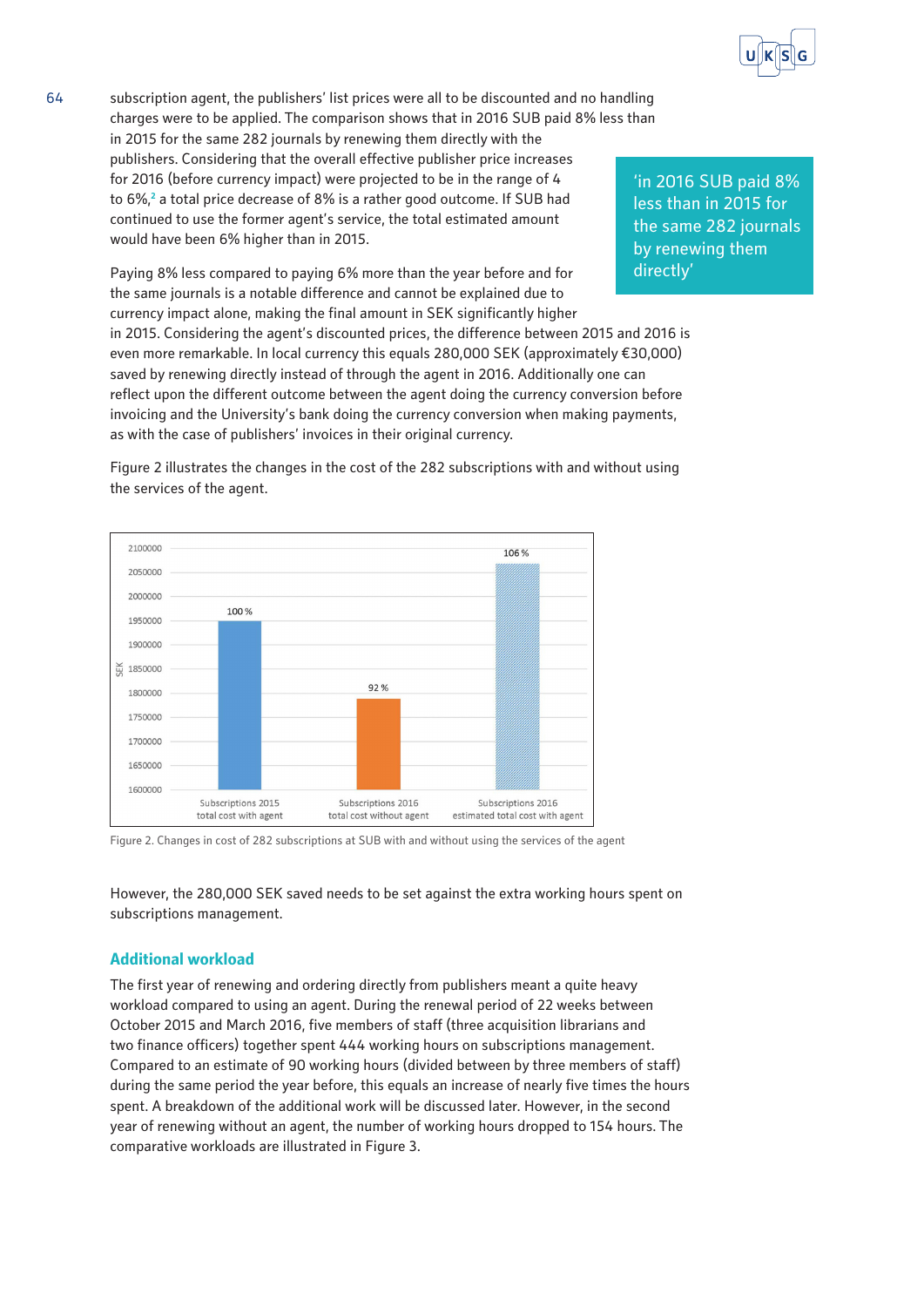



Figure 3. Working hours during the renewal period (22 weeks) at SUB with and without the services of an agent

Taking costs for working hours into account, the total amount saved drops to 175,000 SEK (approximately €20,000). Although time-consuming, DIY subscriptions management proved to be cost-effective. It has not been possible to make a similar price comparison for the second year of renewing directly with publishers as there are no data on the agent's prices to compare with.

## **The first year of renewing directly with publishers**

It was to be expected that renewing by contacting all current publishers instead of using the 'one-stop shop' of an agent's subscription management tool would be time-consuming overall. To compile an Excel spreadsheet of current subscriptions by downloading the data from the agent's tool was fairly quickly done. Gathering contact information and sending e-mails with renewal requests to just over 200 publishers, however, was not. Early in the process it was obvious that the renewals could not be the responsibility of one staff member only. In the Department of Media Acquisition, a working group of three members of staff was formed to manage the subscriptions, one of them leading the group. All publishers were divided between the three members of the working group, with each one responsible for renewing the journals published by their designated publishers.

Although many publishers sent an invoice together with payment details within a few weeks, in several cases SUB needed to send a couple of reminders before receiving an invoice. For correct details of the invoice or to obtain information like a publisher's IBAN and bank account number, further e-mails were also sometimes necessary. The frequent use of pro forma invoices, not accepted by the University's finance office, was another complication generating even more e-mails asking the publisher to change to a tax invoice.

Besides sending reminders and requesting additional information or updated invoices, most of the difficulties SUB encountered had to do with making payments. According to the University's regulations, as many as possible of the University's purchases should be invoiced and paid by bank transfer. Quite a few publishers prefer payment by cheque or credit card and in those cases SUB had to ask specifically about making a bank transfer. Since this was not always possible, the number of credit card payments grew and the credit limit had to be increased. In a few cases, the publisher needed the credit card payment to be accompanied by a fax order. Without the means to fax orders, SUB had to complete and print a form with credit card details, signed by the Library Director, and send it to the publisher by regular mail.

'Although time-consuming, DIY subscriptions management proved to be cost-effective'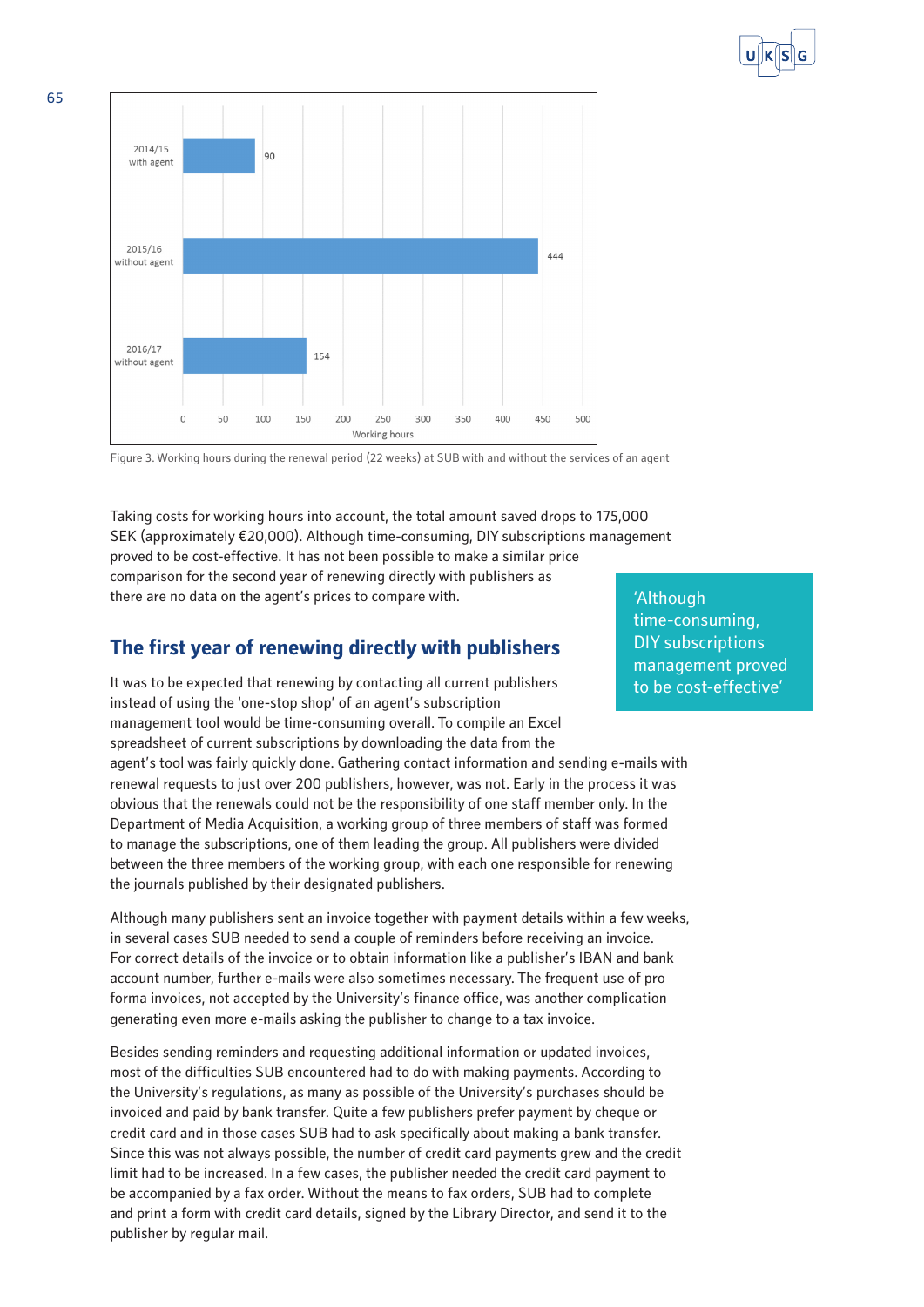

66 As for bank transfer payments, due to misunderstandings or lack of information, the small wire fee added to the bank transfer was occasionally not included with payment. This meant an additional invoice had to be generated before the total amount was paid. Finally, publishers have a habit of sending payment notices (reminders), and a number of times a proof of payment had to be obtained from the University's finance office and be sent to the publisher before the payment was acknowledged.

As a consequence of renewing directly with publishers, the workload increased for the staff at SUB's finance unit as well. Besides handling the increased number of payments within the University's finance system, a time-consuming task was to make sure that all the publishers were listed in the system. Nearly 100 new records of publishers not previously available were made and over 200 print invoices and credit card payments were processed. This needs to be compared to the previous year when a few summary invoices from one vendor, the agent, were delivered electronically into the finance system.

# **Second time around**

In the second year of DIY subscriptions management the working hours spent during the renewal period decreased significantly, as mentioned. By then the new way of working with subscriptions had been established, contact information collected, e-mail templates made, all publishers registered in the finance system, there were fewer reminders and long e-mail conversations needed in order to get all the necessary information and details correct, payment methods were known and exceptions like publishers only accepting credit cards and when to add a transfer fee with wire payments had been noted.

For the second renewal period, the library staff had also learnt that it was not necessary to do all the renewals as early as possible in the autumn, as they had been used to doing with the agent. Most publishers are eager to maintain their customers, and renewals can be made even as late as

February. Subscribing mainly to e-journals, one can benefit from the grace periods, where publishers extend the customer's access two or three months into the next year, giving plenty of time to renew. Even though SUB did send renewal requests to a majority of the current publishers in the second year, by waiting a little longer there was less need for follow-up e-mails with reminders. A lot of renewal requests were received from the publishers instead, and quite a few reminders as well.

There were still about 180 individual invoices and credit card payments to process from nearly as many publishers but, without most of the complications from the previous period, fewer working hours were spent on the task.

# **Pros and cons of not using a subscription agent**

There have proved to be many advantages to the DIY approach. An important aspect for SUB is that ordering new journals directly from publishers shortens the time between order and access on the platform. Less money is spent on individual journal subscriptions, compared to managing the subscriptions through an agent. (At least, this has been the case for SUB.) After managing without an agent through two renewal periods, the staff involved now have better control and overview of the subscriptions and have improved their knowledge regarding subscriptions management, who the publishers are and how they operate, when to renew, the different methods of payment, when to expect to get access when ordering new subscriptions, and more.

Subscription options and yearly list prices are usually available on the publisher's website, or otherwise provided when contacting the publisher. This has led to comparatively greater transparency over costs. SUB pays the institutional list prices with no additional handling charges. Currency conversions are made by the University's bank when making payments, meaning that exchange rates are accurate and not in the hands of the agent, leaving no room for non-contractual exchange rates and unnecessary double currency conversions.

'In the second year of DIY subscriptions management the working hours …decreased significantly'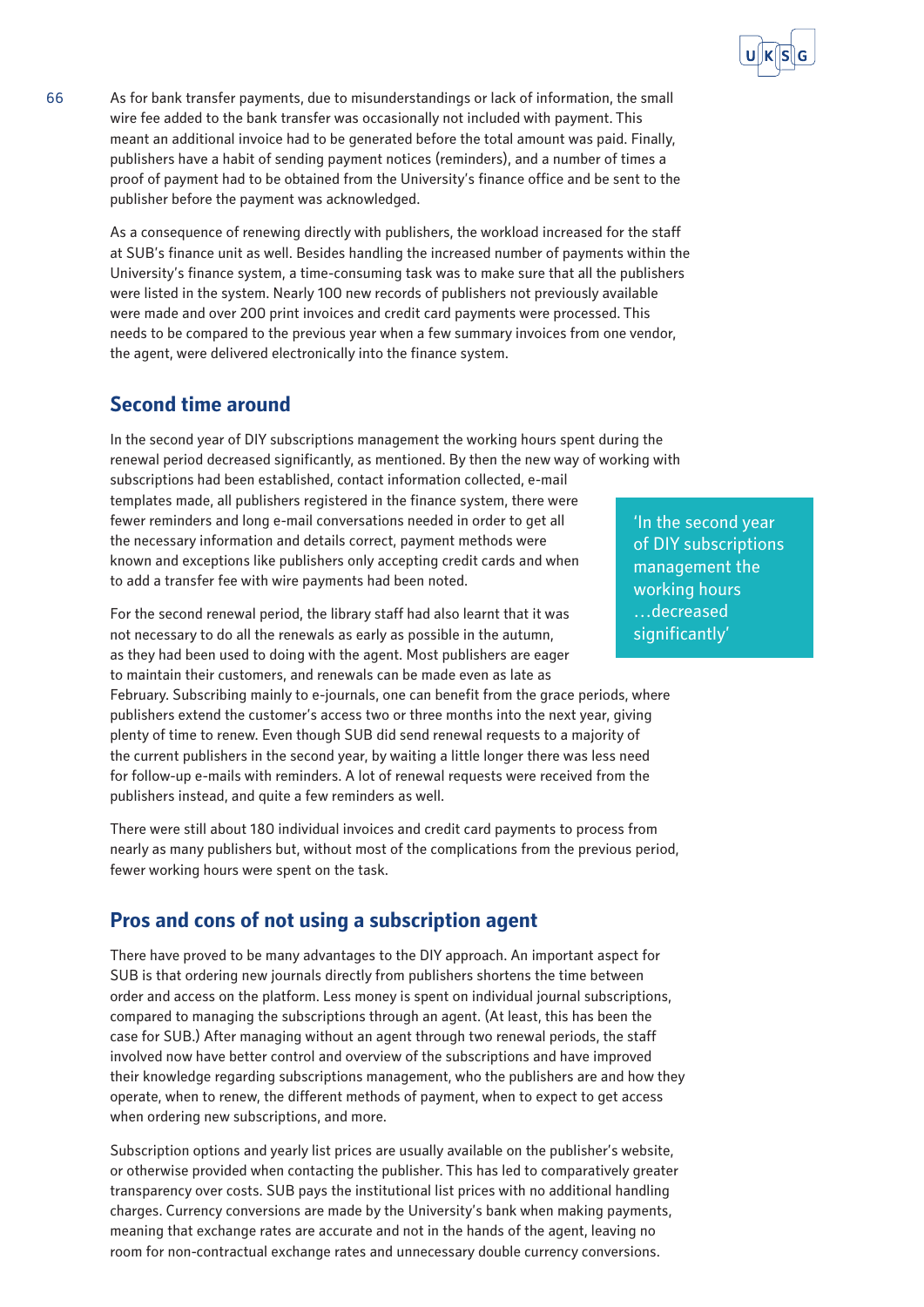

67 When subscribing directly from publishers, there are no benefits of eventual overall price discounts like those sometimes stipulated in an agreement with a subscription agent, but there is the chance to discuss prices directly with the publisher. Subscribing to one or just a few journals may not leave room for negotiation, but with a big deal (or consortia agreement for e-journals) in place there is more leeway to discuss deep discounting for individual print subscriptions. For example, by request, SUB managed to obtain discounted prices for the Department of Mathematics' print subscriptions, where previously they had been paying full list prices through the agent. This process has been successful with all the big publishers concerned, with the exception of Elsevier.

Another aspect of being in direct contact with publishers is that the communication regarding individual subscriptions improves. Issues raised can be solved more quickly and more efficiently when there is no intermediary involved. Getting access to journals that have been ordered is the most illustrative and common example. In SUB's experience, the reason for not having access to a newly ordered journal is often due to the fact that the publisher has not received or acknowledged the payment. When claiming the missing access with the publisher, this is quickly discovered, and SUB's finance officers can check the payment and send a proof of payment directly to the publisher within a day. Or, in the event of an error, make a new, correct payment. When the agent paid the publisher on behalf of the customer, SUB had no control over the payment procedure.

Of course, there are also disadvantages when not using the services provided by a subscription agent. To sum these up, first and foremost it is a time-consuming task to renew hundreds of journals directly with the publishers, especially in the first year of implementation, as has been shown. Working hours spent on journal subscriptions management increase significantly, not only for the acquisitions librarians, but also for the staff at the finance unit. Renewing and ordering is also much easier with the access of an agent's subscription management tool. With the online tool one can easily mark journals to renew or search for new journals to order and in a few clicks send the order. The tool provides an overview of current, cancelled and newly ordered subscriptions as well as individual records with details for each journal title. Once the yearly renewals are done there is no need to closely monitor the process at the individual publisher or journal level. Finally, invoices can be delivered electronically to the University's finance system and there is a possible choice to receive one or just a few summary invoices instead of hundreds of print invoices in different formats from different publishers, not forgetting the additional payment methods like credit card payments and fax orders.

## **Why DIY subscriptions management?**

There were several interconnected reasons behind SUB's decision to manage without a subscription agent. In October 2015 the agreement with SUB's former agent had expired, and there was no national framework agreement in place. Without an agreement SUB had two options, either to manage without an agent or engage in a time-consuming procurement process for a new agent.

There was little or no hesitation, though. Internally, there had been ongoing discussions about the actual need for a subscription agent. The former agent's level of service and questionable pricing had been a source of dissatisfaction for a long time. Despite having access to a subscription management tool and the agent's customer service, staff responsible for individual subscriptions still needed to monitor the activation of access to e-journals themselves, at times contact publishers, check prices and

subscription options and constantly remind the agent about outstanding issues. The Library Director favoured the DIY idea and the staff involved were ready to make the move. Working with the acquisition of e-resources at a big university library, they had the experience of dealing with publishers directly.

'Issues raised can be solved quicker and more efficiently when there is no intermediary involved'

'The Library Director favoured the DIY idea and the staff involved were ready to make the move'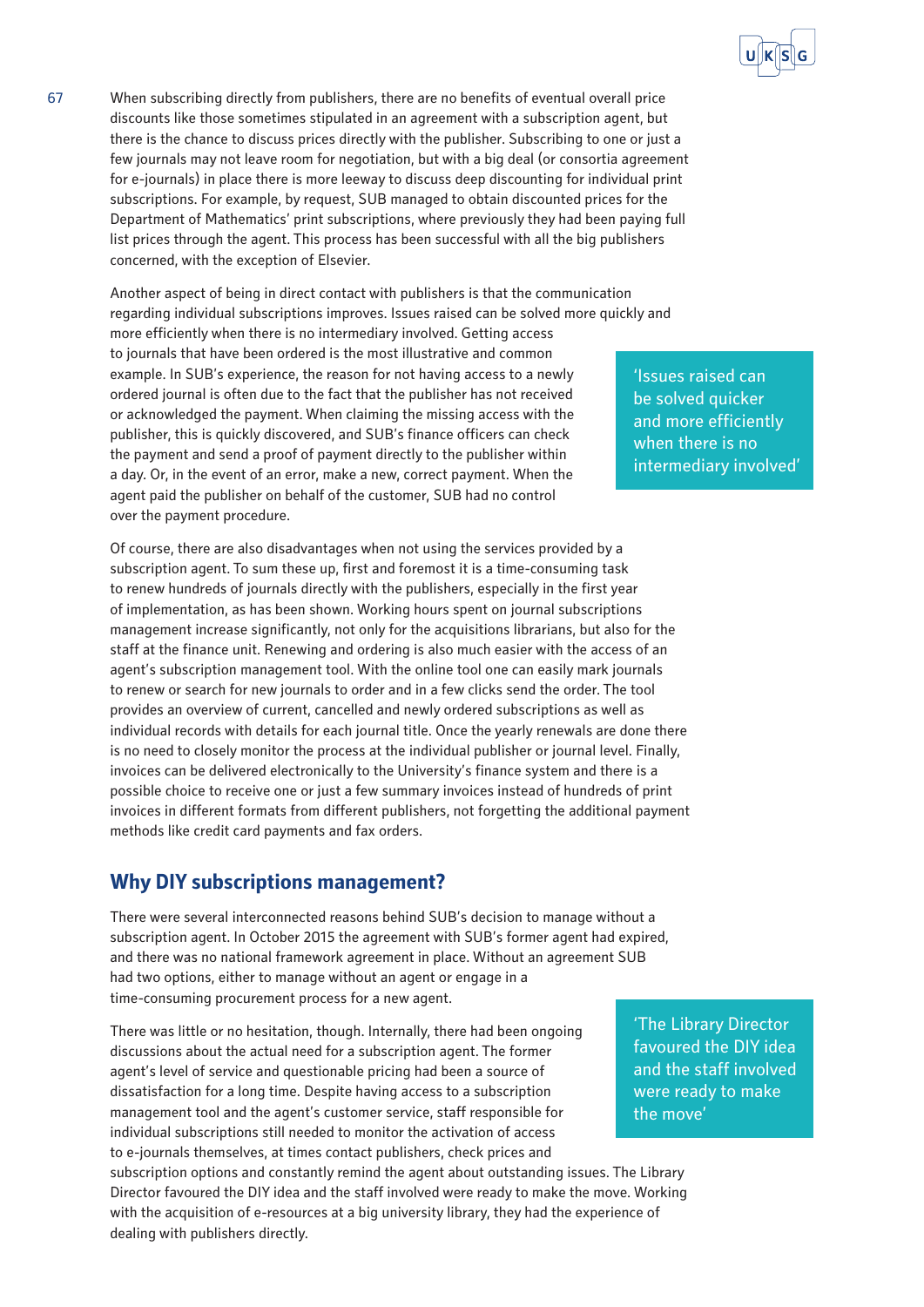

- 68 Recommendations for other libraries considering DIY subscriptions management are to:
	- · make sure you have the time and the staff for the task, especially during the implementation period as this is the most intense and time-consuming
	- · involve your colleagues in finance early in the process in order for them to make the necessary preparations for handling all the new vendors, the increased inflow of invoices and dealing with different payment methods
	- · have the company's credit card ready and, at least during the renewal period, increase the credit limit
	- · share documents and use existing support systems like the library's ERM or a case management system to facilitate the work and make the subscriptions management transparent and less dependent on individuals.

Having the Library Director on board is of course crucial, and in-house experience of dealing with publishers can ease the transition to DIY subscriptions management, but it is also good to have the support of a legal counsellor in order to facilitate eventual discussions with the University's procurement office. At SUB there is a legal counsellor on the staff.

## **Conclusion**

The intention at SUB is to continue to manage individual journal subscriptions without a subscription agent, the main argument for this being the speed of access when ordering directly from publishers. This was also the primary reason behind the decision to try the DIY approach. Two years later it is obvious that this way of working with subscriptions better fulfils SUB's commitment to the provision of resources as quickly as possible. Adding to the case the decreased working hours spent during year two, better control and overview, transparent prices and lower total costs compared to using an agent, the DIY approach is considered as the most effective way of managing subscriptions at SUB.

'the DIY approach is considered as the most effective way of managing subscriptions at SUB'

#### **Abbreviations and Acronyms**

A list of the abbreviations and acronyms used in this and other *Insight*s articles can be accessed here – click on the URL below and then select the 'Abbreviations and Acronyms' link at the top of the page it directs you to: **<http://www.uksg.org/publications#aa>**

#### **Competing interests**

The authors have declared no competing interests.

#### **References**

1. Media plan for Stockholm University Library from 16/03/2017: **[http://su.se/polopoly\\_fs/1.337821.1498051421!/menu/standard/file/Medieplan\\_SUB\\_antagen\\_2017-03-16\\_eng\\_2017-06-16.pdf](http://su.se/polopoly_fs/1.337821.1498051421!/menu/standard/file/Medieplan_SUB_antagen_2017-03-16_eng_2017-06-16.pdf)** (accessed 30 June 2017).

2. EBSCO Information Services, *Serials Price Projections for 2016*, 29 September 2015: **<https://www.ebscohost.com/promoMaterials/EBSCOSerialsPriceProjectionReport2016.pdf>** (accessed 30 June 2017).